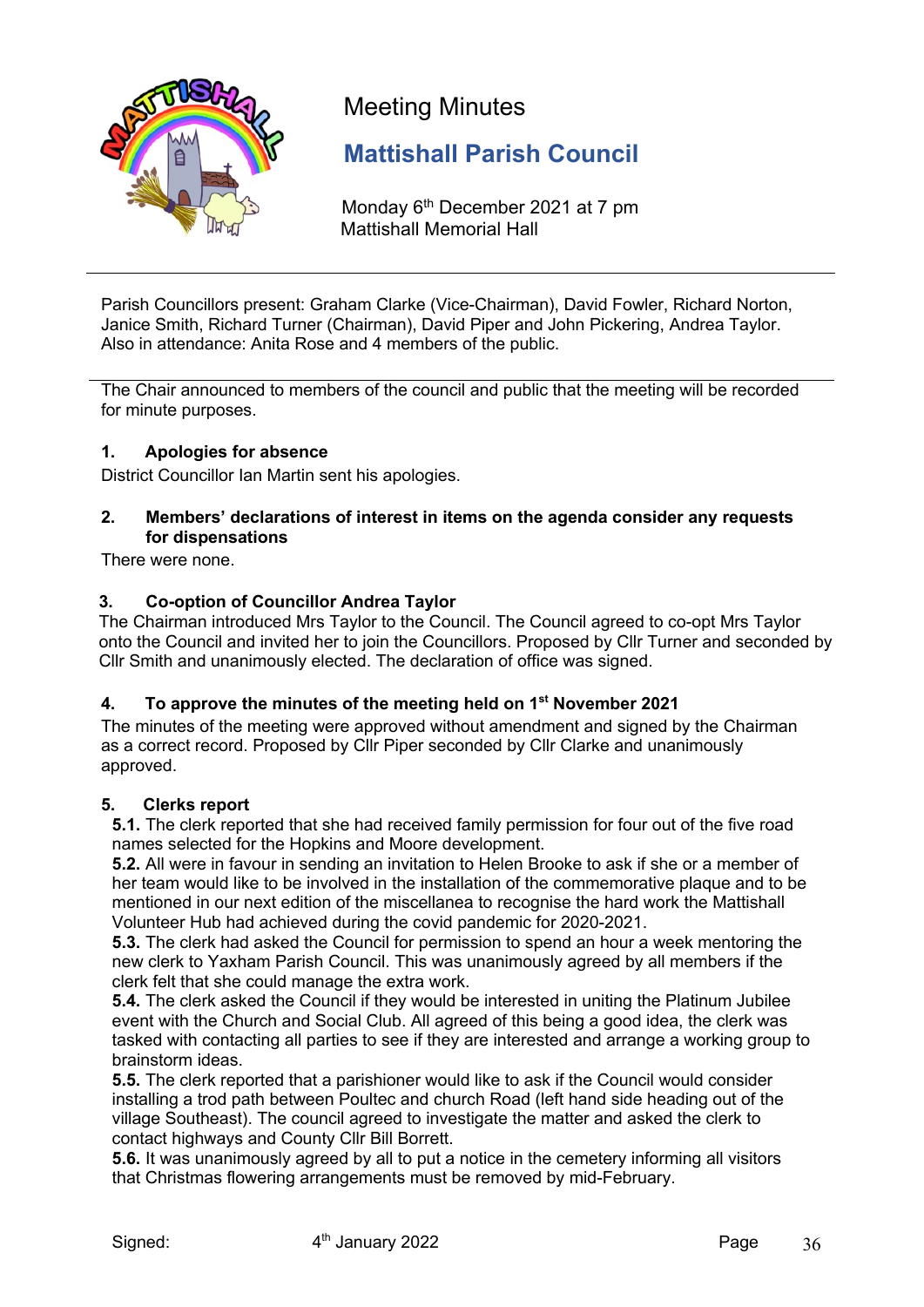**5.7.** The clerk reported that various emails had been sent to the CEO of Breckland on planning issues where we had not received a reply. District Cllr Paul Claussen had offered to look into this matter on our behalf.

## **6. Open forum for Public Participation**

Planning consultant and applicant of 135 Dereham Road had discussed and shared drawings of the previous and revised proposals. The Council advised the applicants that they should conform to the polices of the Neighbourhood and Local Plans.

#### **7. Planning matters**

**7.1.** To receive results of applications

3PL/2021/1138/HOU: Several House, Church Plain; Extension to existing kitchen at ground floor, extension to the main house at ground level to form a new garden room – **Approved.**

3PL/2021/1270/HOU: Rimington, 93 Dereham Road; Raising of roof height to add additional living accommodation, including front and rear extensions and detached garage – **Withdrawn.**

3DC/2021/0218/DOC: Land South of Dereham; Discharge of conditions 14,15,20 & 23 on 3PL/2020/0462/F – **Approved.**

3PL/2021/0671/F: West End House, 135 Dereham Road; Proposed garage/store/office and new access – **Refused.**

#### **7.2. To receive recommendation from Planning and Monitoring Group on current applications**

The Council agreed to submit the following comments to Breckland District Council. Proposed by Cllrs Smith and Norton and unanimously agreed.

**3PL/2021/1469/F:** Mattishall Golf Club, South Green Park; Create internal area under existing lean-to for office / storage space in conjunction with applicants' business – The Parish Council has no observations to make on this application.

**3PL/2021/1540/F:** 26 Burgh Lane; Demolition of No. 26 Burgh Lane to form one replacement dwelling and one new dwelling, garaging, revised access drive and amenity – The Parish Council has no observations to make on this application.

**TR2/2021/0328/TPO:** 25 All Saints Walk – No application form has been loaded onto the planning portal. Please make a copy available to the Parish Council to enable it to comment.

**3PL/2021/1577/HOU:** Broggers House, 91a Dereham Road; Proposed rear extension – The Parish Council makes no comment on this application.

#### **7.3. Update on the Hopkins development on land south of Dereham Road**.

After an in-depth discussion it was agreed that Autumn 2022 would be the best time to start the legal proceedings in transferring the land for the allotments, orchard, and blue boarded land to the Council.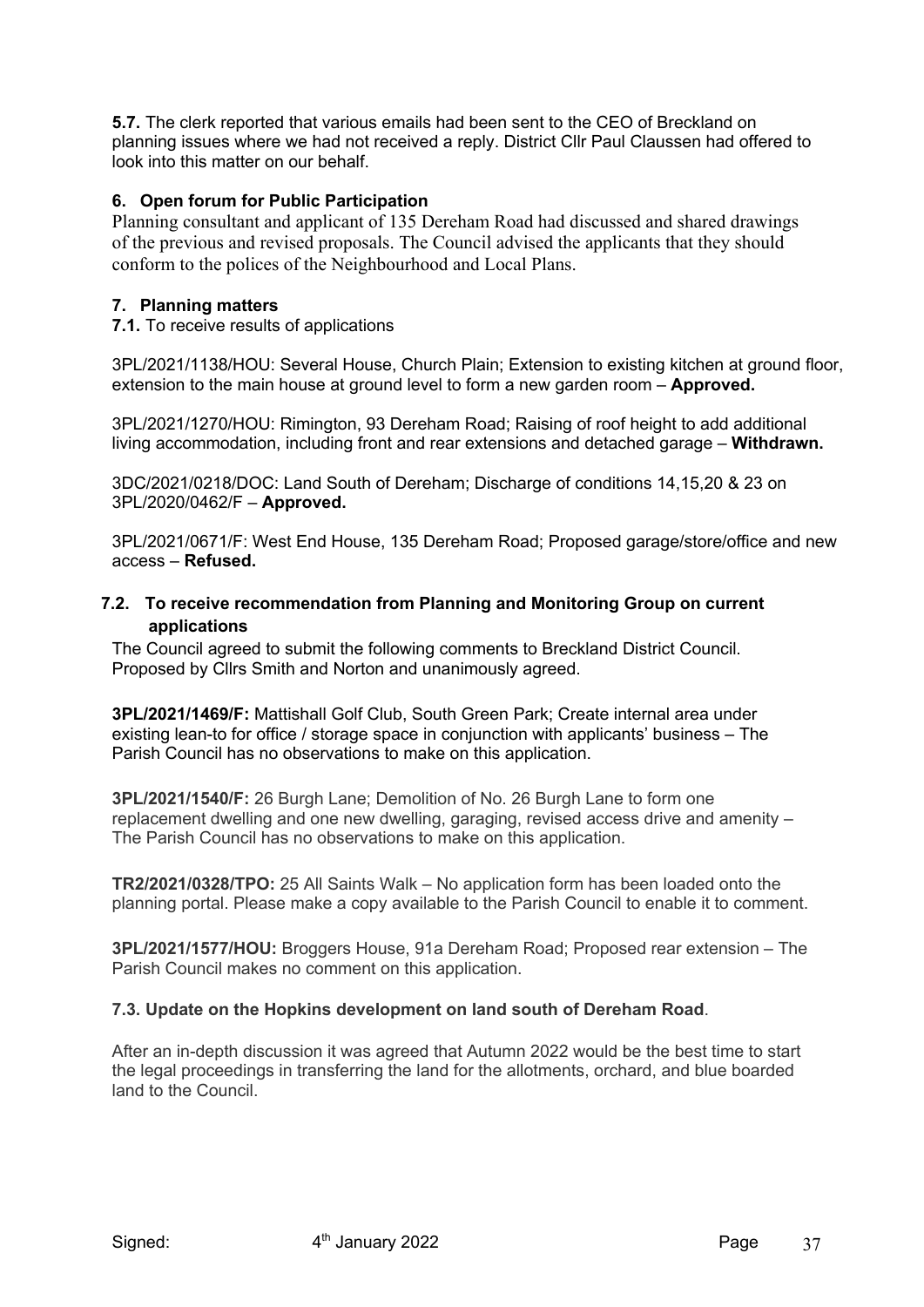## **7.4. Update on the Local Plan and Policy INFO3 review**

Brecklands Cabinet's decision on reviewing the Local Plan and Policy INFO3 had remained the same, with INFO3 being reviewed at the end of 2023 and the local plan by 2027.

#### **7.5. Statement of community involvement consultation**

It was unanimously agreed by the Council to submit the proposed comments provided by the planning working group, about the statement of community involvement consultation. Proposed by Cllr Smith and seconded by Cllr Clarke.

#### **8. Open Spaces Working Group**

Cllr Piper reported that the area that was re-seeded on the village green is germinating well.

It was noted following the Christmas tree lighting event that the village green was wet and slippery. Cllr Smith proposes that we put up a notice to warn residents of this potential danger. All were in favour.

It was noted that the bollard to the village green had been damaged and needs replacing.

Following the recent pictures that were circulated for the cemetery fencing, it was unanimously agreed to replace the chain link fencing and for the clerk to obtain quotations.

#### **9. Cemetery / Churchyard**

#### **9.1. Tree Works**

After reviewing all three quotations, it was unanimously agreed to appoint CK Professional Tree Services following that a copy of his certificate for Public Liability Insurance is received. Proposed by Cllr Fowler, seconded by Cllr Piper.

#### **9.2. Burial Charges 2022**

Burial fees for 2022 were circulated and agreed with all members. Proposed by Cllr Smith and seconded by Cllr Fowler.

#### **9.3. Cemetery Wall**

Cllr Clarke reported that the railings to the damaged cemetery wall had been repaired and the builder will be returning early next week to complete. Cllr Clarke also asked the council to consider the repairs to All-Saints Churchyard Wall, taking into account the costs of the works and to consider materials used. Cllr Clarke had offered to work with the builder and report back to the council with findings. Cllr Fowler suggested professional advice should be considered from a builder engineer.

#### **9.4. Church Clock**

After reviewing the quotation received from Smith & Derby the clerk reported that an additional quote will shortly be received by Michlmayr Clock & Watch Makers. The Council had asked the clerk to get quotations to have the mechanism of the clock made electrical. Cllr Fowler had offered to investigate whether permission was required due to the Church being a listed building.

#### **10. Remembrance**

Cllr Piper reported that the Remembrance service went well and had thanked all those involved. Items to note for next year was to test the microphone prior to the service and sanitise the microphone between users and to start the remembrance 10 minutes later.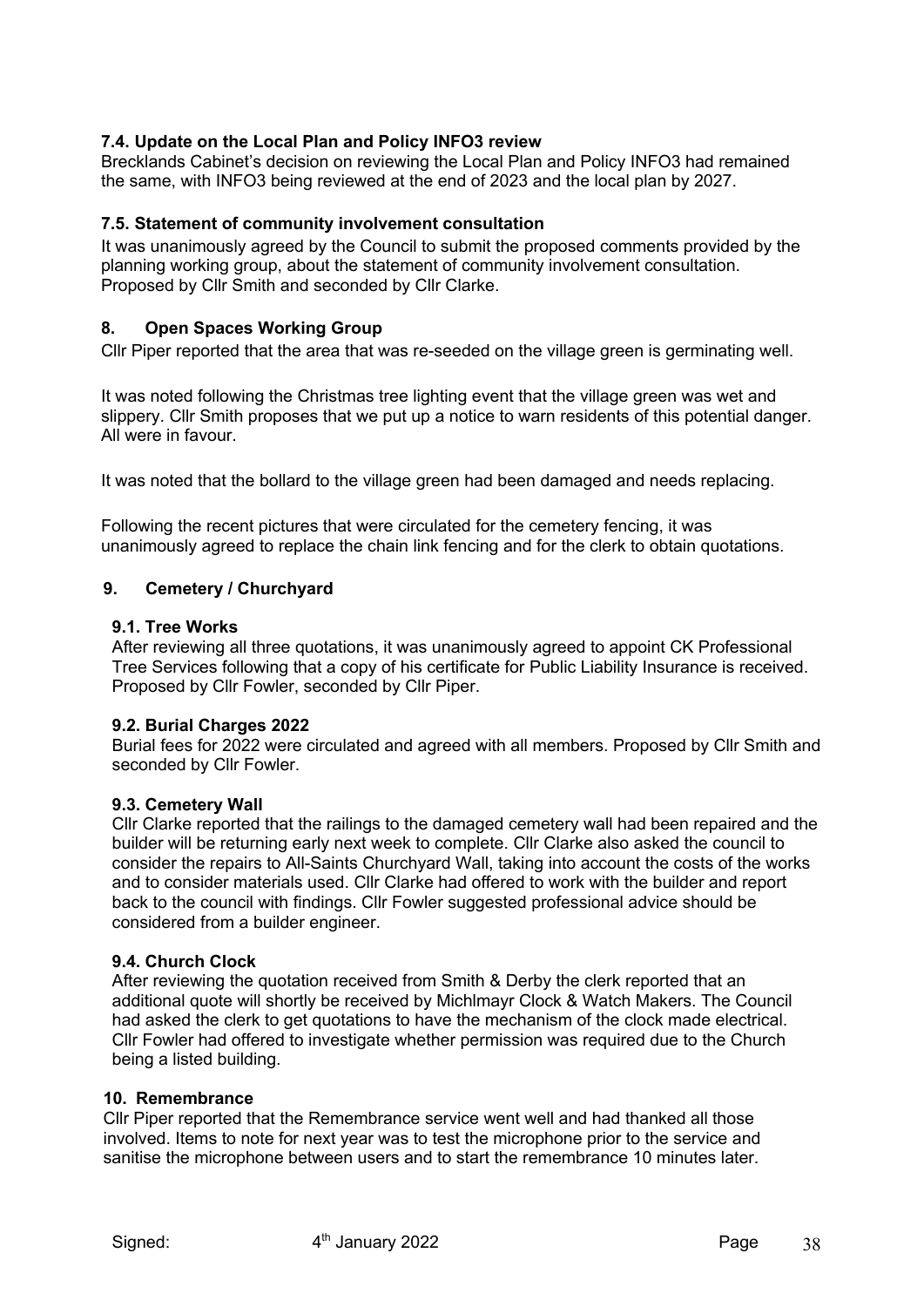## **11. Christmas Event**

### **11.1 Christmas Tree Lighting Event Risk Assessment**

Copies of the risk assessment for the Christmas Tree Lighting event were circulated to all Councillors prior to the meeting. The document was ratified and were unanimously adopted by the Council.

## **11.2 Christmas Tree Event**

The chairman reported that the Christmas Tree Lighting event went well and thanked Santa and his two elves and all those involved in making a great event succeed. It was noted that additional help will be required when putting up the tree next year and the items left over were donated as follows.

- Box of biscuits and chocolates donated to the Jenny Lind
- 5 boxes of mince pies donated to the Youth Club
- Remaining Santa presents (50 books) and mulled wine (11 x bottles) to be kept in storage for next year

#### **11.3 Christmas Hampers**

The clerk reported that the hampers were almost ready and will email the Mattishall Burgh Charity to arrange delivery.

### **12. Finance**

#### **12.1. Payments**

The payments were approved by the Council, proposed by Cllr Piper, and seconded by Cllr Fowler. The list is detailed at the end of the minutes.

#### **12.2. Budget 2022/2023**

The second draft of the budget 2022/2023 had been circulated to all councillors for review prior to the meeting. All were in favour with the proposed budget and agreed in keeping the precept the same as 2021/2022. The clerk will finalise this year's figures for the next parish council meeting where the precept and budget will be agreed.

#### **12.3. Keyboard and extension lead for village events**

After discussion it was agreed to only purchase 3 additional extension leads (2 x 25m and 1 x 50m) for future events.

#### **12.4. Subscription for Adobe InDesign**

The clerk reported that the software Adobe InDesign used for MAC's, is a publishing software that is charged monthly via a subscription at a circa cost of £30.00. The clerk confirmed that the software would help to produce the Miscellanea more effectively. It was unanimously agreed that the monthly cost is expensive and asked the clerk to investigate and look at other options.

#### **13. Norwich Western Link**

Cllr Fowler reported that NWL road and the continuation of the NDR consultation will be early next year.

#### **14. Mattishall Burgh Charity**

It was unanimously agreed to appoint Fred Garner as a trustee for the Mattishall Burgh Charity for a further 4 years. Proposed by Cllr Norton and seconded by Cllr Clarke.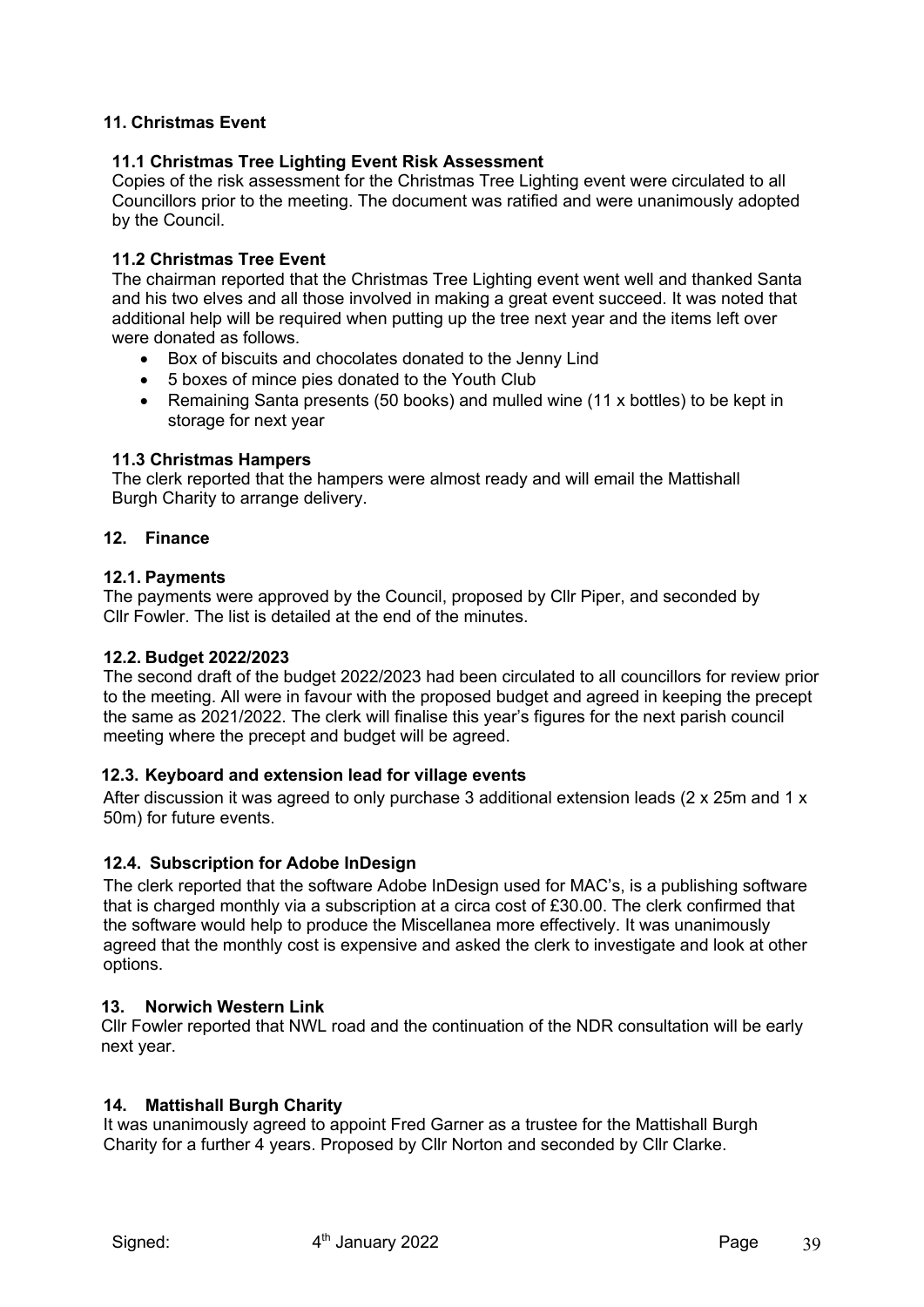The clerk was tasked with reviewing appointment of all trustees and to ask if Mattishall Burgh Charity has indemnity insurance.

## **The Standing Orders were suspended.**

## **15. YMCA**

The council was pleased to report that the Youth Club is thriving and have the possibility of having more than 20 children if enough resources are in place. The clerk circulated that an extra helper, provided by YMCA till the end of the year (Feb) will cost an extra amount of £357.00. All were in favour, proposed by Cllr Smith, seconded by Cllr Piper, and unanimously agreed.

The clerk reported that the Xbox is broken and despite numerous tries to resolve to no avail. The clerk's son had kindly donated his Xbox and games to the Parish Council for the Youth Club to use.

#### **16. Parish Partnership Scheme**

All were in favour in purchasing a second SAM2 machine through the Parish Partnership Scheme. Proposed by Cllr Clarke, seconded by Cllr Turner and unanimously agreed.

#### **17. Correspondence**

Councillors noted the correspondence received and reports for the SAM2 and flooding.

#### **18. Items for the next meeting**

Platinum Jubilee, first aid courses, Cllr training and email strategy.

## **19. Resolution (under the Public Admission to Meetings Act 1960) to exclude members of the public and press for the following confidential item:**

It was agreed that the services provided by the Handyman, were not meeting the Council's satisfaction, despite numerous opportunities given. It was unanimously agreed to terminate his contract with immediate effect.

The Chairman closed the meeting at 9:55pm.